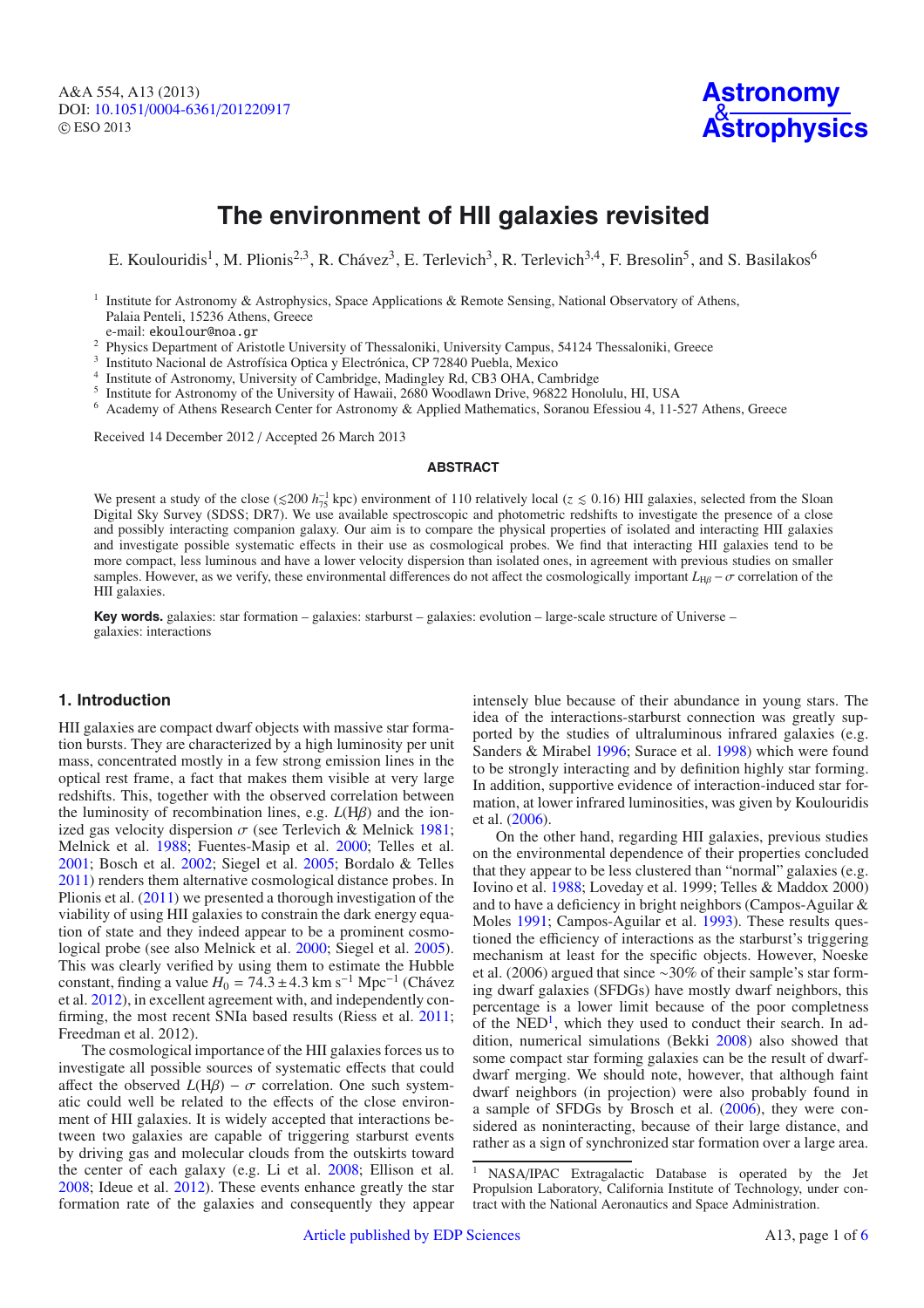Interestingly, Telles & Terlevich [\(1995\)](#page-5-8) found, by investigating the environment of 51 HII galaxies, that only ∼10% of their sample had a luminous neighboring galaxy and they tend to be those of lower  $H\beta$  luminosity, lower velocity dispersion and regular morphology, while on the contrary the majority of luminous objects seem to be irregular, disturbed and isolated (see also Telles et al. 1997). Similar results were also reported in Vilchez [\(1995\)](#page-5-9) where the SFDGs in low density regions have larger  $H\beta$  equivalent widths and higher  $H\beta$  luminosities.

Most of these studies however, investigated the effects of what could be called the large scale environment, since their radial limit for the identification of a possible neighbor was at least 1 *h*−<sup>1</sup> <sup>75</sup> Mpc. In addition they were relatively "shallow" because of the low magnitude limit of the available redshift surveys at the time and as a result they were sensitive only to the more luminous and massive neighbors.

The aim of the present study is to investigate the environment of a larger sample of 128 HII galaxies, selected from the SDSS, which enables us to perform a consistent environmental analysis using a fixed magnitude difference between the HII galaxies and their neighbors, while reaching fainter magnitudes. More importantly, we would like to investigate the already mentioned trend reported by Telles & Terlevich [\(1995\)](#page-5-8) which, if confirmed, could introduce a systematic effect in the use of the HII galaxies as cosmological probes. Throughout our paper we use  $H_0 = 75$  km s<sup>-1</sup> Mpc<sup>-1</sup>.

# **2. Sample selection and methodology**

We consider the original sample of 128 HII galaxies, used to estimate the Hubble constant in Chávez et al. [\(2012\)](#page-4-5) which was selected from the SDSS DR7 spectroscopic data within a redshift range  $0.01 < z < 0.2$ . The sources were chosen for being compact  $(D < 5$  arcsec) and having large Balmer emission line fluxes and equivalent widths. A lower limit of 50 Å for the H $\beta$  equivalent width (*W*) was chosen in order to avoid more evolved starbursts, that would present underlying absorptions due to an older stellar population component, thus affecting the emission lines flux (cf. Melnick et al. [2000\)](#page-4-4).

High resolution echelle spectroscopy was performed at 8 m class telescopes (Subaru & VLT) and long slit spectrophotometry at the 2.1 m telescope of the Observatorio Astronómico Nacional (OAN) in San Pedro Mártir and at the 2.1 m telescope of the Observatorio Astrofísico Guillermo Haro (OAGH) in Cananea, both in Mexico. Full details of the sample selection, observations and data reduction and analysis are given elsewhere (Chávez et al. [2012;](#page-4-5) and in prep.).

To identify neighbors around each HII galaxy, within the Sloan Digital Sky Survey (SDSS; DR7), we apply a projected rest-frame maximum radius separation of <200  $h_{75}^{-1}$  kpc, as well as radial velocity limit separation of  $\Delta u < 600$  km s<sup>-1</sup> (similar to the pairwise galaxy velocity dispersion; e.g. Jing et al. [1998\)](#page-4-15), when spectroscopic redshifts are available, or  $\Delta z$  < 0.025 (i.e., the rms error of the SDSS photometric *z*'s) when only photometry is available. Even though there is no general concensus on the maximum radial separation of a galaxy pair, most of the recent studies use a search radius between 20 *h*−<sup>1</sup> kpc (e.g. Patton et al. [2005\)](#page-5-10) and 200  $h^{-1}$  kpc (e.g. Focardi et al. [2006;](#page-4-16) see also relevant discussion in Deng et al. [2008\)](#page-4-17). We choose the limit of 200  $h_{75}^{-1}$  kpc considering that it is a reasonable distance for a satellite galaxy in a massive halo (e.g. Bahcall et al. [1995;](#page-4-18) Zaritsky et al. [1997\)](#page-5-11), while this limit is also a compromise between having enough "isolated" and "paired" HII galaxies. Had we increased its value we would reduce greatly the number of isolated galaxies and vice versa.

In addition, we limit our neighbor search to a maximum SDSS *mr*-band magnitude difference between the HII galaxy and its companion of  $\Delta m_r = +1$ , since the SDSS completness limit is *mr* ∼ 20.5 while our HII galaxy sample is limited to *mr* < 19, reducing our sample to 110 objects.

Our aim is to separate the isolated HII galaxies from those with at least one neighbor within the specified angular and velocity limits, and then compare their physical properties, i.e. their velocity dispersion  $\sigma$ , H<sub>β</sub> emission line luminosity<sup>[2](#page-1-0)</sup>  $L_{\text{HR}}$ and metallicity *Z* (defined as O/H abundance).

In our initial analysis we choose to use only the HII galaxies which have neighbors with spectroscopic redshifts (i.e., we exclude all HII galaxies that have neighbors based only on photometric *z*'s, due to the known relatively large photo-*z* uncertainty). Note that although the above exclusion of photo-*z* pairs is expected to reduce the noise in our results, it could introduce a bias towards brighter pairs since the spectroscopic SDSS catalog is complete only to an *r* magnitude of 17.77. This bias manifests itself also as a redshift distribution difference between the HII galaxies having a neighbor and the isolated ones. Nevertheless, we will use these results as a starting point. Ideally, we would like to compare subsamples matched in redshift and with available spectroscopy. This is possible at present only for a redshift limited sample up to  $z = 0.05$ , below which there is no redshift distribution difference of the two subsamples. However, in this case the size of the sample is greatly reduced, a fact that may affect the significance of our results.

Therefore, we choose also to use the photo-*z* based pairs in our analysis, since their inclusion (at the expense of additional noise) eliminates the problem of the uneven redshift distribution between isolated and paired HII galaxies without reducing the respective subsamples. Our goal for the future is to obtain spectroscopic redshifts of all the photo-*z* based neighbors and confirm our results.

Telles & Televich [\(1995\)](#page-5-8) concluded that their sample of HII galaxies with a close companion tends to be more compact and less disturbed than the respective sample of isolated ones. Because of the faint magnitudes and compactness of the majority of our sample galaxies, we are not able to reach a definite conclusion on the latter. We will however investigate the possible role of interactions in the compactness of the HII galaxies. To this end we use the physical diameters of the HII galaxies which are derived from the apparent SDSS isophotal diameters (at 25.0 *r*-mag arcsec−2). The data and calculation method are available in the NED. We should note here that the Petrosian radius is a better measure of the size of extended sources, but for compact objects the isophotal diameters can also be used. To test the different definitions, we compared the Petrosian to the isophotal diameters of a small random subsample of our HII galaxies and found that they are completely consistent.

## <span id="page-1-0"></span>**3. Results**

In Fig. [1](#page-2-0) we plot the luminosity and velocity dispersion distributions of 62 isolated and 17 paired (using spec-*z*'s and  $\Delta m_r$  = +1.0) HII galaxies. The KS test indicates that the luminosity and velocity dispersion distributions are significantly different, the former more than the latter (see Table [1\)](#page-2-1), in the sense that

<sup>&</sup>lt;sup>2</sup> Throughout when referring to luminosity we will always imply H $\beta$  luminosity.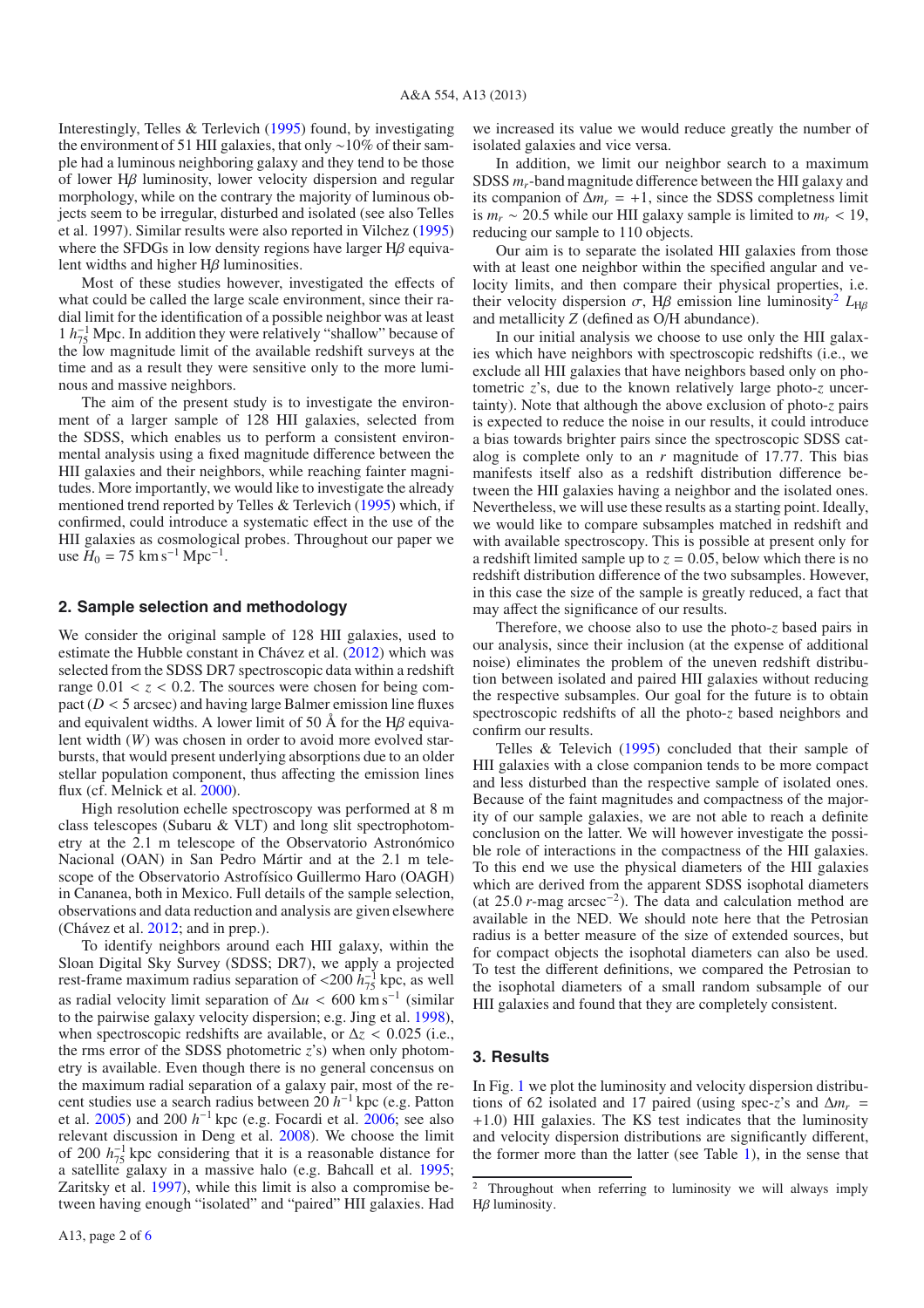



<span id="page-2-1"></span><span id="page-2-0"></span>**[Fig. 1.](http://dexter.edpsciences.org/applet.php?DOI=10.1051/0004-6361/201220917&pdf_id=1)** Velocity dispersion (panel **a)**) and luminosity (panel **b)**) distributions of HII galaxies with (plain) and without (hatched) spectroscopically confirmed neighbors. Uncertainties are  $1\sigma$  Poisson errors.

**Table 1.** Results of Kolmogorov-Smirnov statistical tests.

| z confirmation<br>(1) | Fig.          | $\mathcal{Z}^-$ | (4) | (5) | $N_i$ $N_p$ $KS_\sigma$ $KS_L$<br>(6) | KS z<br>(8) |
|-----------------------|---------------|-----------------|-----|-----|---------------------------------------|-------------|
| Spectroscopy          |               |                 |     |     | 0.15 62 17 0.011 0.003 0.005          |             |
| Spectroscopy          |               |                 |     |     | 0.05 32 14 0.098 0.030 0.129          |             |
| Spec. and photometry  | $\mathcal{E}$ |                 |     |     | 0.15 62 48 0.067 0.011 0.952          |             |

**Notes.** (1) Redshift confirmation; (2) respective figure number; (3) upper limit of HII galaxy redshift; (4) Number of isolated HII galaxies; (5) Number of HII galaxies with at least one neighbor within 200  $h_{75}^{-1}$  kpc; (6) probability that the null hypothesis that the samples are drawn from the same parent population can not be rejected for velocity dispersion distributions; (7) same as Col. 6 for luminosity distributions; (8) same as Col. 6 for redshift distributions.

isolated HII galaxies exhibit higher luminosities and higher velocity dispersions with respect to those having close neighbors. Considering neighbors with  $z < 0.05$  (Fig. [2\)](#page-2-2) supresses the problem of the uneven redshift distribution between isolated and paired HII galaxies (last column of Table [1\)](#page-2-1) at the cost of reducing greatly the number of isolated HII galaxies. The results remain practically the same, even though less statistically significant (especially for the velocity dispersion). We should note however that this is probably due to the small number of available objects.

By considering in the previous analysis only the spec-*z* based pairs, to avoid projection effects due to unreliable photometric redshifts, we have excluded more than half our HII galaxy sample resulting in less significant statistical results. Furthermore, by not imposing a redshift limit in Fig. [1,](#page-2-0) we may have also introduced a bias towards brighter HII galaxy neighbors, as we have discussed earlier.



<span id="page-2-2"></span>**[Fig. 2.](http://dexter.edpsciences.org/applet.php?DOI=10.1051/0004-6361/201220917&pdf_id=2)** Velocity dispersion (panel **a)**) and luminosity (panel **b)**) distributions of the volume limited HII galaxy sample  $(z < 0.05)$  with (plain) and without (hatched) spectroscopically confirmed neighbors. Uncertainties are  $1\sigma$  Poisson errors.

We now relax the above conditions and we add neighbors with available photometric redshift within the limit  $\Delta m_r = +1.0$ , considering all photometrically confirmed neighbors as "true" neighbors (Fig. [3\)](#page-3-0). This increases considerably (almost triples) the number of paired HII galaxies (from 17 to 48). Despite the fact that we surely contaminate the subsample of paired HII galaxies with a number of isolated ones because of the greater photometric redshift uncertainty of faint objects, we can see that the luminosity and velocity dispersion distributions can be considered statistically different, but the former at a reduced confidence level with respect to the Fig. [1'](#page-2-0)s case (see Table [1\)](#page-2-1). In addition, we cannot reject the hypothesis that the redshift distributions of the two subsamples are drawn from the same parent population at any significant statistical level.

We should note here that excluding all galaxies with redshift above  $z = 0.05$  from the analysis, presuming that the photometric redshifts of low *z* galaxies are more reliable, the trends remain practically the same as for the whole sample.

In all cases the metallicity distributions of the two subsamples are statistically equivalent and therefore we do not present any extra plots.

Returning to the issue of the compactness of the HII galaxies we apply a KS test on the diameter distributions of a low redshift volume limited subsample, where all pairs are spectroscopically confirmed (Fig. [4a](#page-3-1)), and of the whole parent sample using in addition photometrically confirmed neighbors (Fig. [4b](#page-3-1)). Once more, we use volume limited subsamples to avoid introducing any distance dependent bias. We conclude that although we cannot reject the null hypothesis that the two aforementioned distributions are drawn from the same parent population at any significant confidence level, we observe a difference between them which mainly arises from a visible shift. This shift is due to the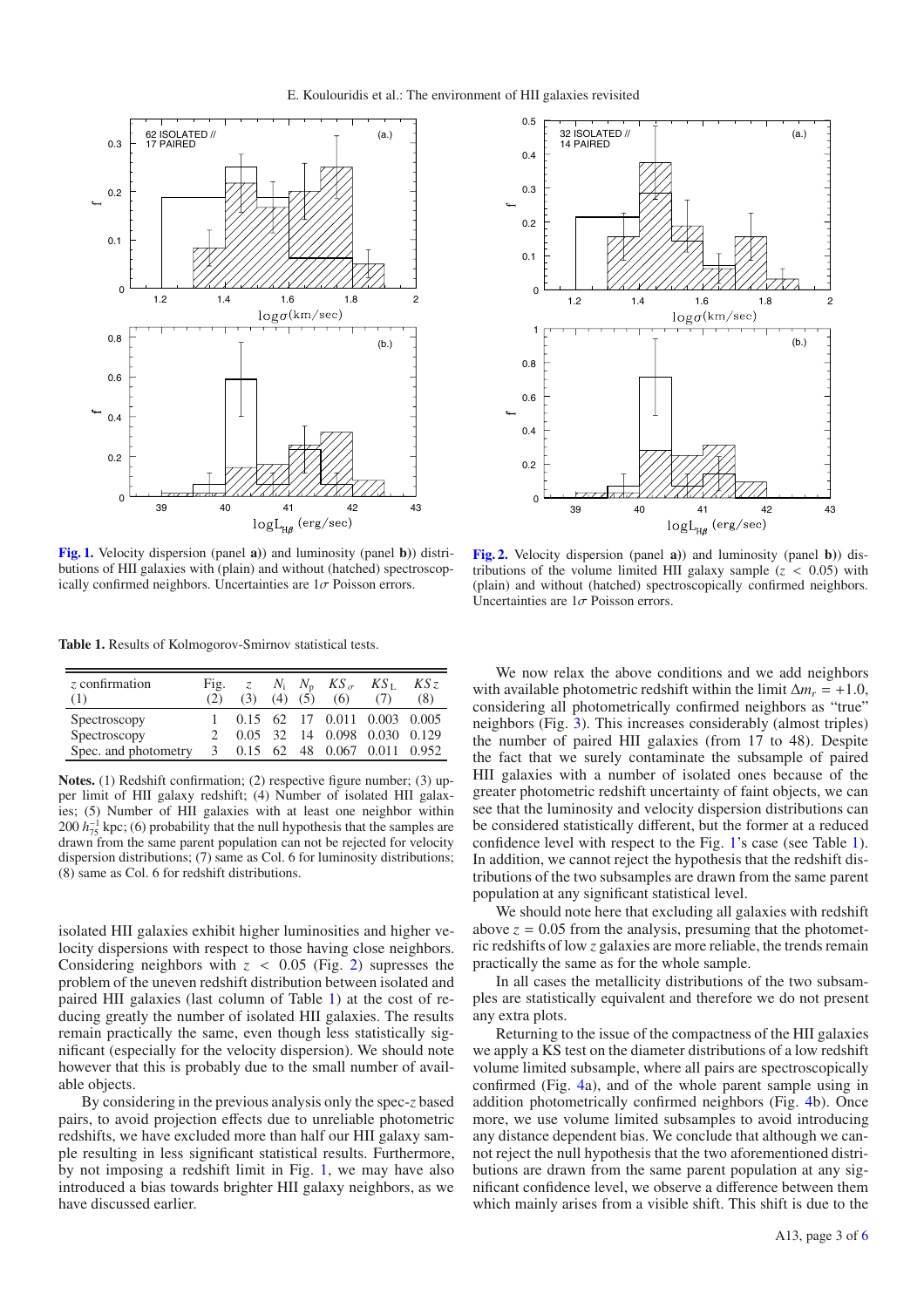

<span id="page-3-0"></span>**[Fig. 3.](http://dexter.edpsciences.org/applet.php?DOI=10.1051/0004-6361/201220917&pdf_id=3)** Velocity dispersion (panel **a)**) and luminosity (panel **b)**) distributions of HII galaxies with (plain) and without (hatched) spectroscopically or photometrically confirmed neighbors. Uncertainties are 1σ Poisson errors.

more compact objects being mostly HII galaxies with neighbors, while the more extended ones are isolated. We should note here that by investigating the diameter distributions of the HII galaxies in a small number of narrow redshift bins, we find that this effect persists in each bin. This partially confirms the results of Telles & Terlevich [\(1995\)](#page-5-8) who found a weak trend where the most compact HII galaxies tend to have a close neighbor, whereas the most extended ones tend to be isolated. However, this trend between the two subsamples is not highly significant and a larger sample would be necessary in order to confirm it.

We now wish to investigate whether the particular systematic effect that we have identified, i.e., the environmental dependence of both the Hβ luminosity and the velocity dispersion, affects the cosmologically relevant  $L_{\text{H}\beta}$  –  $\sigma$  correlation. Qualitatively one should not expect any important effect on the correlation since the existence of a close neighbor affects both the  $H\beta$  luminosity and  $\sigma$  in the same direction; i.e., they both decrease following the monotonic trend of the observed correlation. Nevertheless, to be more quantitative, we fit the above correlation separately for the isolated or the paired HII galaxies, and we compare the slopes of the correlation with that of the whole sample together. In Fig. [5](#page-4-19) we plot the three lines which best fit each sample (black line for the parent sample (all points), red line for the paired HII sample (open squares) and green line for the isolated sample (triangles)). The dashed lines define the confidence band at  $2\sigma$  confidence level of the parent sample's regression line, taking the joint distribution of the slope and the intercept into account.

For the case of isolated HII galaxies we find a relative difference of the slopes of the  $L_{\text{H}\beta} - \sigma$  relation  $\delta a/a_\text{T} = (a_{\text{isol}}$  $a_T/a_T = -0.06 \pm 0.10$ , while for the case of paired HII galaxies,  $\delta a/a_\text{T} = 0.08 \pm 0.13$ , where  $a_\text{T}$  is the slope of the correlation based on the parent sample of HII galaxies.



<span id="page-3-1"></span>**[Fig. 4.](http://dexter.edpsciences.org/applet.php?DOI=10.1051/0004-6361/201220917&pdf_id=4)** Isophotal r-SDSS diameter distribution of isolated (hatched area) and paired HII galaxies of **a**) a low redshift  $(z < 0.05)$  volume limited subsample of HII galaxies with spectroscopically confirmed neighbors, and **b)** of the whole parent sample using also photometrically confirmed neighbors. Uncertainties are  $1\sigma$  Poisson errors.

In an attempt to determine if any discrepancies can also arise due to random sampling of 62 or 48 objects drawn from the parent population independently of their properties, the errors were calculated by applying the bootstrap method i.e. by resampling randomly each subsample from the parent sample. Indeed, in both cases, we find no significant difference.

This is indeed a very important result, indicating that although environmental effects do influence the dynamics of the starburst they do not affect the cosmologically important  $L_{\text{H}\beta}$  –  $\sigma$  correlation. Given the size of the sample, the possibility remains that these small differences between the slopes of the two subsamples are intrinsic. However, to verify if such small slope differences are real, we would need at least to triple the number of objects, a difficult task considering the expensive observational requirements for this kind of studies. Furthermore, such a difference in the slope of the relation is not found even at much higher densities, as shown by the similarity of the slope of the L-sigma relation for Giant HII regions in the disks of massive spirals (see Sect. 4).

#### **4. Conclusions and discussion**

We have studied a sample of 110 HII galaxies which was selected from the SDSS DR7 spectroscopic data within a redshift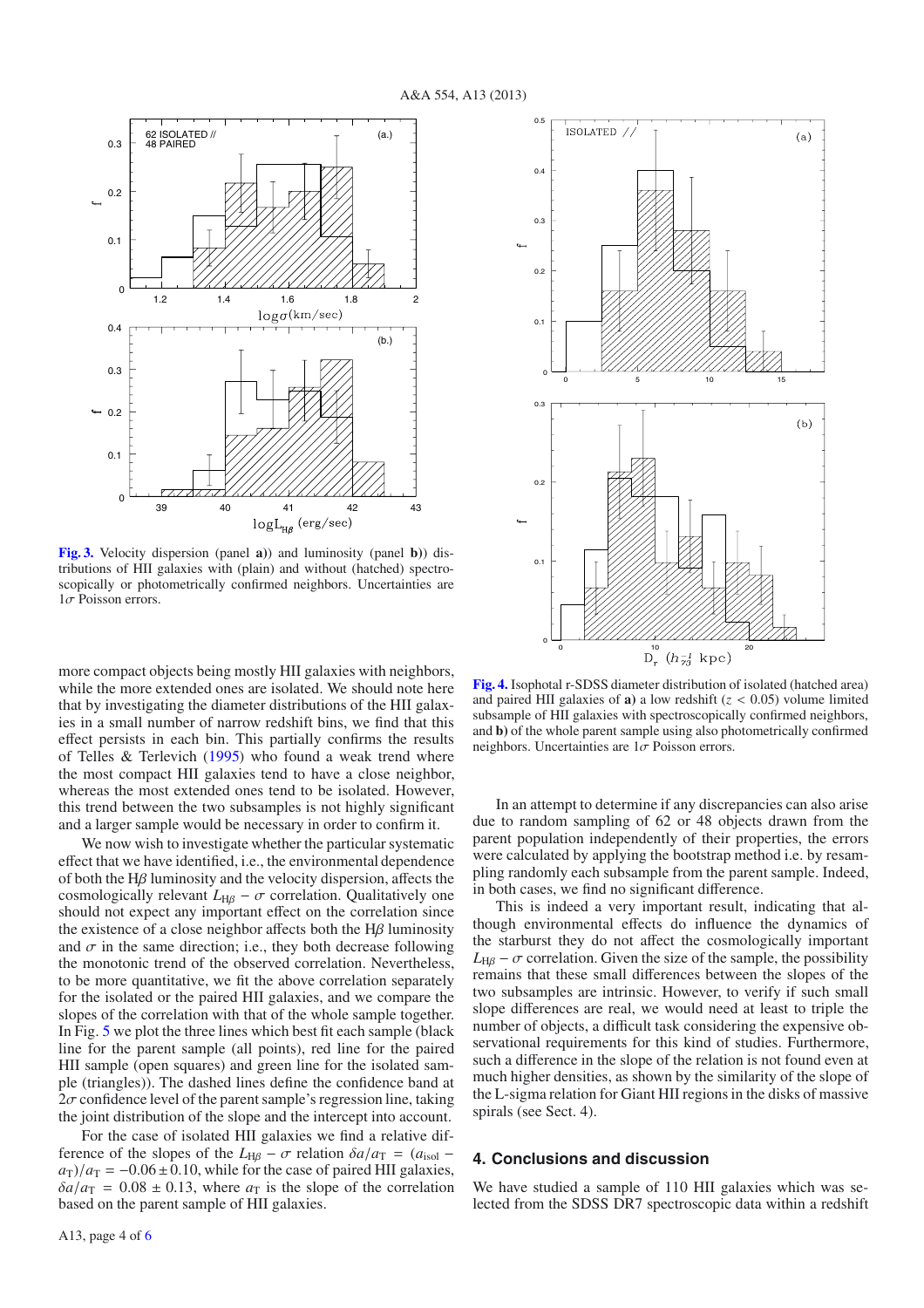<span id="page-4-19"></span>

**[Fig. 5.](http://dexter.edpsciences.org/applet.php?DOI=10.1051/0004-6361/201220917&pdf_id=5)**  $L$ - $\sigma$ <sub>Hβ</sub> diagram. The red line denotes the linear regression fitting of the isolated HII galaxies (triangles), while the green line denotes the fitting of those that have at least one spectroscopically or photometrically confirmed neighbor within 200  $h_{75}^{-1}$  kpc (squares). The black line is the fitting of the parent sample and the dashed lines define the  $2\sigma$  confidence band of the regression line. Typical  $1\sigma$  errors are shown on the upper left corner of the plot.

range  $0.01 < z < 0.16$  and  $m_r < 19$ . Our results indicate that there is a connection between the existence of a companion and the size of the star forming region.

In particular we find that both The  $H\beta$  luminosities and velocity dispersions of the HII galaxies with neighbors (within a projected rest-frame radius separation of <200 *h*−<sup>1</sup> <sup>75</sup> kpc and radial velocity separation of  $\Delta u < 600 \text{ km s}^{-1}$ ) tend to be significantly lower than those of the isolated ones.

Importantly, the  $L_{\text{H}\beta}$  –  $\sigma$  correlation and distance estimator is not affected by the environmental or host galaxy differences of the isolated and paired HII galaxies. One would like to understand the physical mechanism by which the environmental dependence of  $L_{\text{H}\beta}$  and  $\sigma$  is such as to leave unaffected the correlation. If this correlation is a manifestation of the virial theorem, it is evident that the mass of the molecular cloud, progenitor of the massive starburst, is influenced by the environment, i.e. more massive clouds, producing more massive starbursts and therefore higher values of  $L_{\text{H}\beta}$  and  $\sigma$ , are developed in lower density environments, while the lower mass clouds are characteristic of higher density environments, where more frequent interactions can limit the growth of the molecular clouds. This is even more evident when including in the discussion the results of Giant HII regions in the disks of massive spirals. Giant HII regions are massive bursts of star formation in a much higher density environment than that of HII galaxies. As can be seen from the analysis of Melnick et al. [\(1988\)](#page-4-0) or Chávez et al. [\(2012\)](#page-4-5), Giant HII regions and HII galaxies define a tight  $L_{\text{H}\beta}$  –  $\sigma$  correlation where Giant HII regions occupy the lower end of the relation; i.e. they tend to be much smaller than HII galaxies while independently verifying the same tight relation between  $L_{\text{H}\beta}$  and  $\sigma$ of the more luminous HII galaxies notwithstanding the fact that they are formed in a much denser environment.

Our results agree with previous studies showing that HII galaxies are less clustered than normal galaxies (e.g. Iovino et al. [1988;](#page-4-10) Loveday et al. 1999; Telles & Maddox 2000), and that they lack massive neighbors (Campos-Aguilar & Moles [1991;](#page-4-11) Campos-Aguilar et al. [1993\)](#page-4-12). Even considering all photometrically confirmed neighbors (faint neighbors) as real neighbors, more than half of our sample galaxies remain isolated. Our results therefore concur with the view where star formation in HII galaxies is not necessarilly triggered by interactions (Telles & Terlevich [1995;](#page-5-8) Telles & Maddox 2000); they do appear however to play an important role in the confinement of the total mass of the progenitor molecular cloud that gives birth to an HII galaxy. Although the triggering mechanism of the enhanced star forming activity of HII galaxies is still debated, star formation is probably bound to happen when even an isolated molecular cloud fulfills the requirements (see discussion in Telles [2010\)](#page-5-12). Alternatively, and since older stellar populations have been found to be present (e.g. Papaderos et al. [1996;](#page-5-13) Telles & Terlevich [1997;](#page-5-14) Cairós et al. [2003\)](#page-4-20), implying that not all HII galaxies are young formations, it could also be a manifestation of cosmic downsizing; less massive structures are unable to efficiently form stars in the past and they are doing so in later epochs, when most massive structures are already quiescent (e.g. Neistein et al. [2006\)](#page-4-21). Thus, given that star formation in most HII galaxies happens spontaneously and depends only on the mass of the already virialized system, the  $L_{\text{H}\beta} - \sigma$  relation should be expected as well.

<span id="page-4-22"></span><span id="page-4-18"></span><span id="page-4-13"></span><span id="page-4-3"></span>Not all HII galaxies should be expected to verify the  $L_{\text{H}B}$  –  $\sigma$  relation with a small scatter. Already Melnick et al. [\(1988\)](#page-4-0) had recognized that systems with  $\log \sigma > 1.75$  show a flattening of the relation, probably indicating the onset of rotation for larger star forming regions, and that limiting the sample to objects with 10 km s<sup>-1</sup> <  $\sigma$  < 60 km s<sup>-1</sup>, equivalent widths  $W_{\text{H}\beta} > 50$  Å, and Gaussian profiles in their emission lines, produces a tight  $L_{\text{H}\beta}$ − $\sigma$  relation, suggesting that we are dealing with young massive bursts that dominate the luminosity of the galaxy and that they are gravitationally bound and pressure supported. The biases introduced by multiplicity, rotation, and contamination by the underlying galaxy (e.g. Overzier et al. [2008;](#page-5-15) Amorin et al. [2012\)](#page-4-22) are minimized by selecting only objects with emission lines of high equivalent width and line profiles that are well fitted by a single Gaussian.

### <span id="page-4-20"></span><span id="page-4-17"></span><span id="page-4-16"></span><span id="page-4-14"></span><span id="page-4-12"></span><span id="page-4-11"></span><span id="page-4-7"></span><span id="page-4-5"></span><span id="page-4-2"></span><span id="page-4-1"></span>**References**

- <span id="page-4-8"></span>Amorín, R., Vílchez, J. M., Hägele, G. F., et al. 2012, ApJ, 754, L22
- <span id="page-4-15"></span><span id="page-4-10"></span>Bahcall, N. A., Lubin, L. M., & Dorman, V. 1995, ApJ, 447, L81
- Bekki, K. 2008, MNRAS, 388, L10
- Bordalo, V., & Telles, E. 2011, ApJ, 735, 52
- <span id="page-4-9"></span>Bosch, G., Terlevich, E., & Terlevich, R. 2002, MNRAS, 329, 481
- <span id="page-4-6"></span>Brosch, N., Bar-Or, C., & Malka, D. 2006, MNRAS, 368, 864
- Cairós, L. M., Caon, N., Papaderos, P., et al. 2003, ApJ, 593, 312
- <span id="page-4-0"></span>Campos-Aguilar, A., & Moles, M. 1991, A&A, 241, 358
- <span id="page-4-4"></span>Campos-Aguilar, A., Prieto, M., & Garcia, C. 1993, A&A, 276, 16
- Chávez, R., Terlevich, E., Terlevich, R., et al. 2012, MNRAS, 425, L56
- <span id="page-4-21"></span>Deng, X.-F., He, J.-Z., Jiang, P., Song, J., & Tang, X.-X. 2008, ApJ, 677, 1040
- Ellison, S. L., Patton, D. R., Simard, L., & McConnachie, A. W. 2008, AJ, 135, 1877
- Focardi, P., Zitelli, V., Marinoni, S., & Kelm, B. 2006, A&A, 456, 467
- Fuentes-Masip, O., Muñoz-Tuñón, C., Castañeda, H. O., & Tenorio-Tagle, G. 2000, AJ, 120, 752
- Ideue, Y., Taniguchi, Y., Nagao, T., et al. 2012, ApJ, 747, 42
- Iovino, A., Melnick, J., & Shaver, P. 1988, ApJ, 330, L17
- Jing, Y. P., Mo, H. J., & Boerner, G. 1998, ApJ, 494, 1
- Koulouridis, E., Chavushyan, V., Plionis, M., Krongold, Y., & Dultzin-Hacyan, D. 2006, ApJ, 651, 93
- Li, C., Kauffmann, G., Heckman, T. M., White, S. D. M., & Jing, Y. P. 2008, MNRAS, 385, 1915
- Melnick, J., Terlevich, R., & Moles, M. 1988, MNRAS, 235, 297
- Melnick, J., Terlevich, R., & Terlevich, E. 2000, MNRAS, 311, 629
- Neistein, E., van den Bosch, F. C., & Dekel, A. 2006, MNRAS, 372, 933